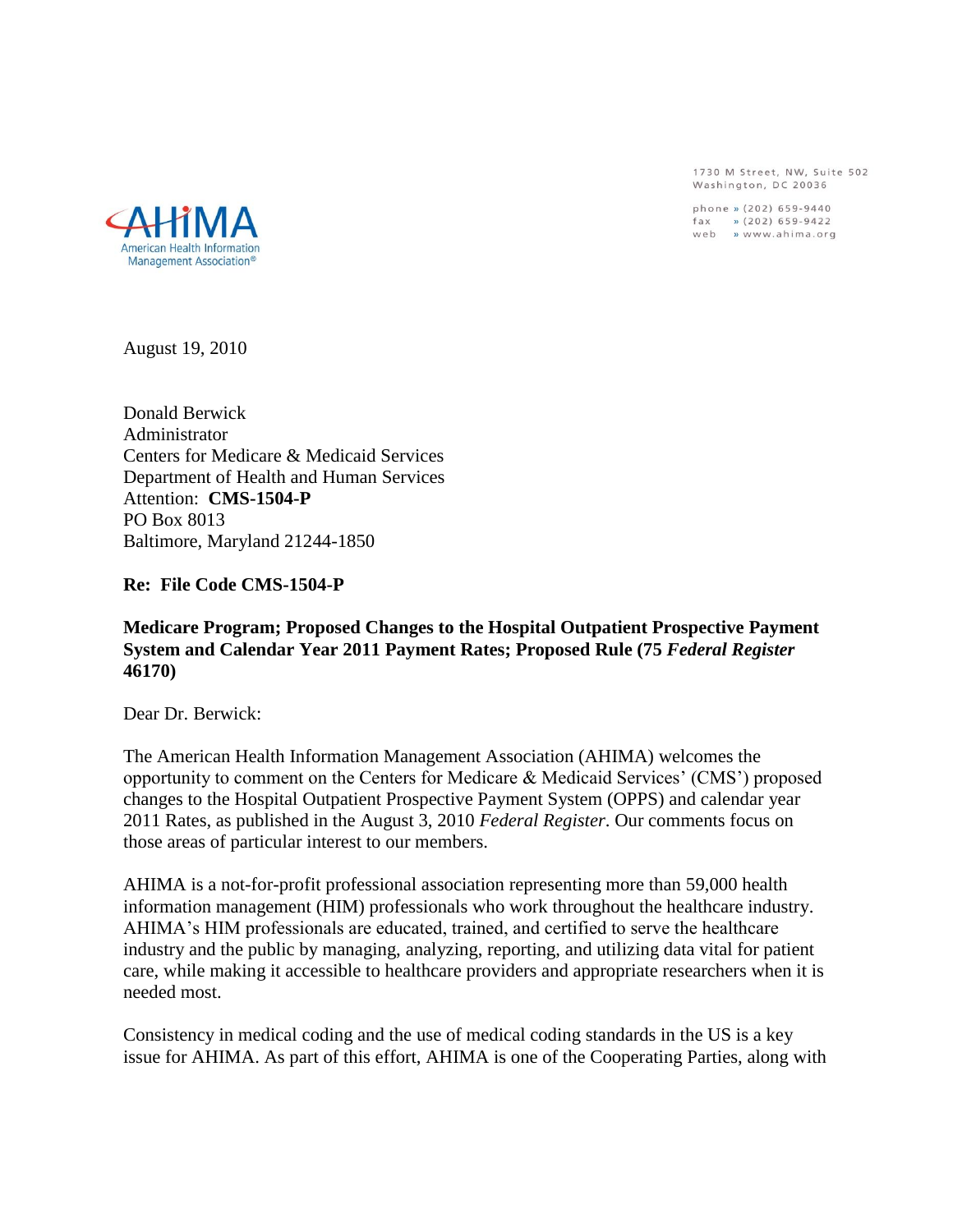CMS, the Centers for Disease Control and Prevention's (CDC's) National Center for Health Statistics (NCHS), and the American Hospital Association (AHA). The Cooperating Parties oversee correct coding rules associated with the *International Classification of Diseases Ninth Revision, Clinical Modification* (ICD-9-CM).

AHIMA participates in a variety of coding usage and standardization activities in the US and internationally, including the American Medical Association's (AMA's) Current Procedural Terminology® (CPT®) Editorial Panel and the Editorial Advisory Boards for the AHA's *Coding Clinic for ICD-9-CM* and *Coding Clinic for HCPCS*.

AHIMA and its members also participate in a variety of projects with other industry groups and agencies of the Health and Human Services Department related to the use of secondary data for a variety of purposes including quality monitoring, reimbursement, public health, patient safety, biosurveillance, and research.

Our detailed comments and rationale on the NPRM for OPPS are below.

# **III: Proposed OPPS Ambulatory Payment Classification (APC) Group Policies** (75FR46240)

#### **III-A-1: Proposed Treatment of New Level II HCPCS Codes and Category I CPT Vaccine Codes and Category III CPT Codes** (75FR46241)

CMS indicates that they do not recognize the four new H1N1 category I CPT vaccine codes that became effective on July 1 because they already recognize existing HCPCS G-code G9142. **AHIMA recommends that CMS recognize the four new H1N1 CPT vaccine codes in place of the G-code, so there is a single, standard mechanism for reporting these services.**

## **III-D: Proposed OPPS APC-Specific Policy: Skin Repair (APCs 0134 and 0135)** (75FR46250)

CMS is proposing to create two new Level II HCPCS G-codes to report the application of Apligraf or Dermagraft specific to the lower extremities. While the G-codes may be needed initially to meet CMS' reporting needs, **we recommend that CMS seek appropriate revisions to the corresponding CPT codes to meet their needs for accurately reporting these services so that CPT codes can ultimately be used instead of these G-codes.** Not only is it confusing to have multiple ways to report the same services, it will create additional confusion to use G-codes for application of Apligraf or Dermagraft to the lower extremities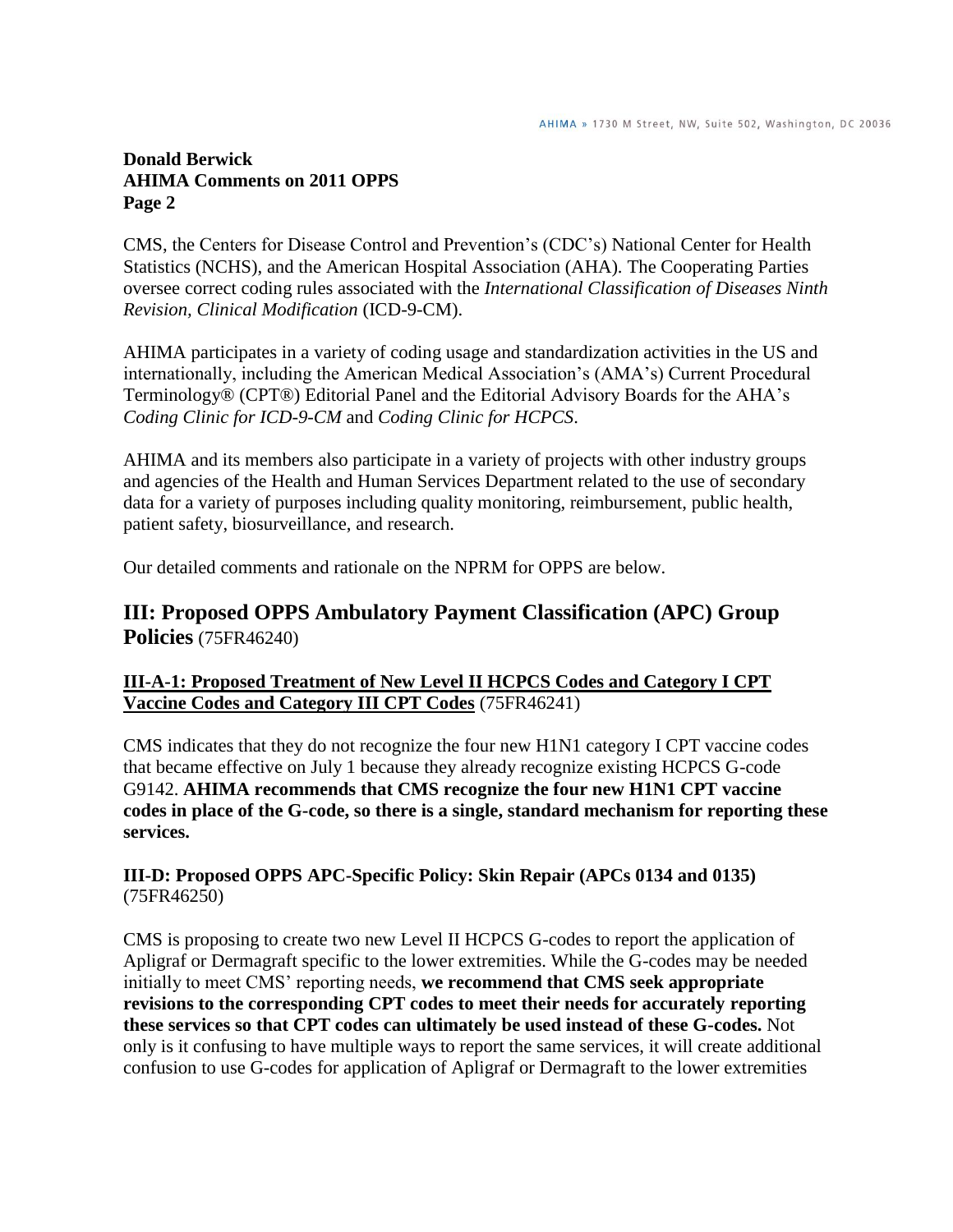and CPT codes for other anatomical sites. The 2011 proposed rule for the Medicare Physician Fee Schedule indicates the use of these G-codes is expected to be temporary, and we urge CMS to work with the American Medical Association to ensure that is true.

# **IX: Proposed OPPS Payment for Hospital Outpatient Visits (**75FR46294)

#### **IX-B-1: Clinic Visits: New and Established Patient Visits** (75FR46296)

For 2011, CMS proposes to retain the current definitions of "new" and "established" patient. **AHIMA continues to believe that the distinction between new and established patients under the OPPS should be eliminated. We recommend that CMS select a single set of CPT codes (for either new or established patients) for reporting purposes under the OPPS**, as long as the CPT evaluation and management (E/M) codes continue to be used for reporting hospital clinic visits.

While distinctions between "new" and "established" patients are relevant for physician services, they are not relevant for facility services. Under the facility definition, an "established" patient may have been registered for any number of services, including a single diagnostic test. The mere fact that a patient has been registered in the previous 3 years does not appreciably affect the level of facility resources utilized for the current visit. Any cost differences among hospital clinic visit patients should be captured by the facility's guidelines for determining the appropriate visit code level.

#### **IX-B-3: Visit Reporting Guidelines** (75FR46297)

AHIMA continues to urge CMS to promulgate national visit guidelines for clinic and emergency department visits. **The use of hospital-specific internal coding guidelines is contrary to government and industry goals of data uniformity, consistency, and comparability.** In an era of healthcare initiatives aimed at data standardization and interoperability, and the use of electronic health records (EHRs), the continued lack of national facility visit guidelines is increasingly unacceptable. The use of hospital-specific internal guidelines defeats the purpose of using a standard coding system because it is not possible to compare codes and resource usage across hospitals.

While a hospital's internal data may be consistent, data across hospitals are not consistent or comparable as long as there is no national reporting standard. And reimbursement at the individual hospital level is not necessarily accurate, since there is no national standard for the facility definition of each visit code and hospitals are free to define each visit level however they wish.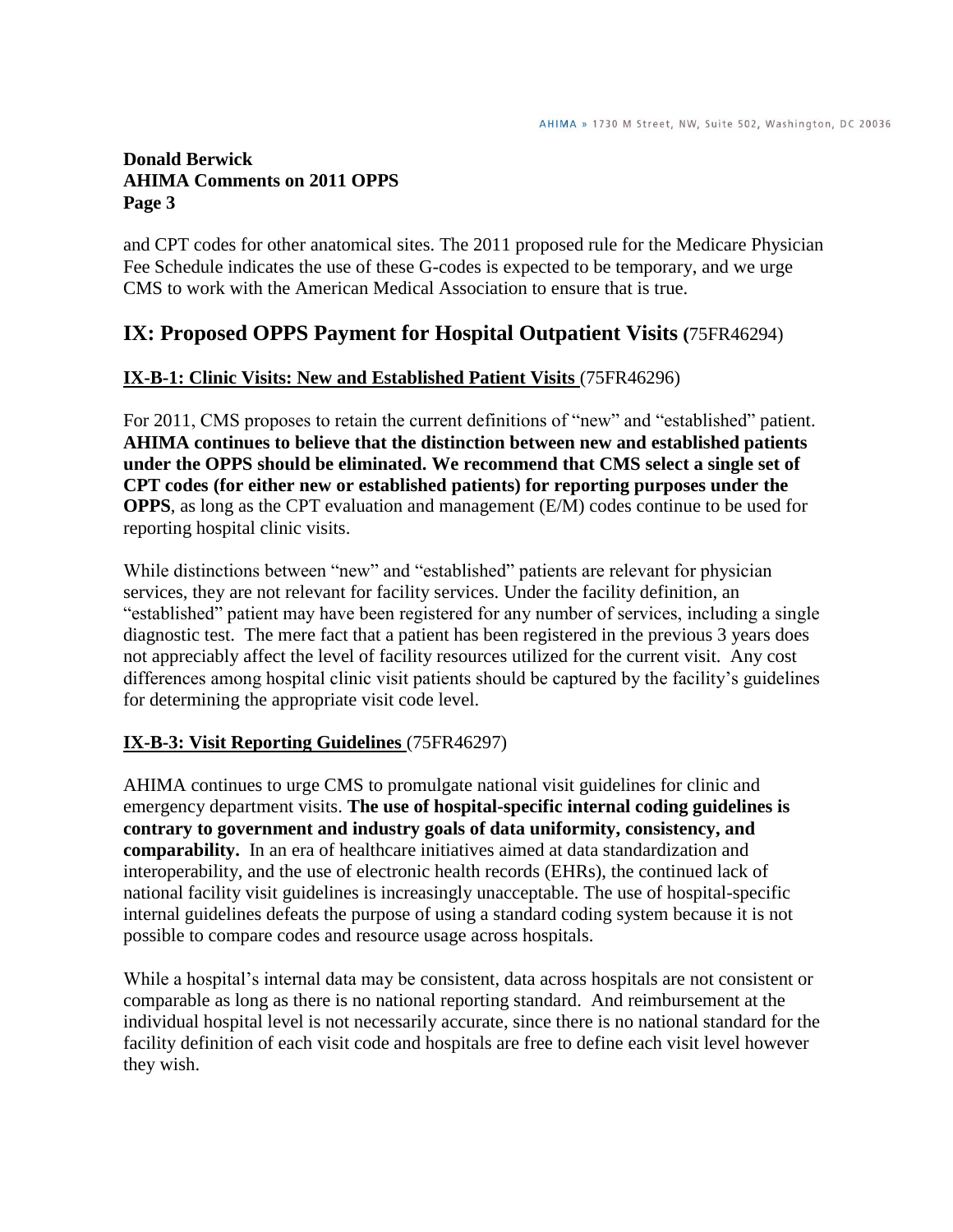Also, national guidelines are needed in order to provide a standard benchmark for auditing facility visit code levels. Without a nationally-accepted standard set of guidelines, hospitals are at increased risk during an audit or fraud investigation. CMS' principles for development of facility-specific internal guidelines are not sufficient for ensuring compliance because judging compliance with these principles is subject to varying interpretation.

#### **AHIMA recommends that CMS take a fresh look at approaches for adopting national visit guidelines by carefully re-evaluating proposals that have been submitted in the past as well as evaluating different sets of hospital-developed internal guidelines that appear to be working well.**

We also believe that more than  $6-18$  months notice prior to implementation of national guidelines is needed. **We recommend 12-18 months lead time, in order to allow facilities sufficient time for education and the process of converting their existing system to the national standard.**

# **XI: OPPS Proposed Procedures That Will Be Paid Only As Inpatient Procedures (**75FR46301)

**XI-B: Proposed Changes to the Inpatient List** (75FR46301)

AHIMA supports the proposed removal of CPT codes 21193, 21395, and 25909 from the inpatient list.

# **XII: Proposed OPPS Nonrecurring Technical and Policy Issues (**75FR46302)

#### **XII-B-3: Extension of Waiver of Deductible to Services Furnished in Connection With or in Relation to a Colorectal Cancer Screening Test That Becomes Diagnostic or Therapeutic** (75FR46317)

We support the proposed creation of a HCPCS modifier that would be appended to the diagnostic procedure code that is reported instead of the screening colonoscopy or screening flexible sigmoidoscopy HCPCS code or as a result of the barium enema when the screening test becomes a diagnostic service.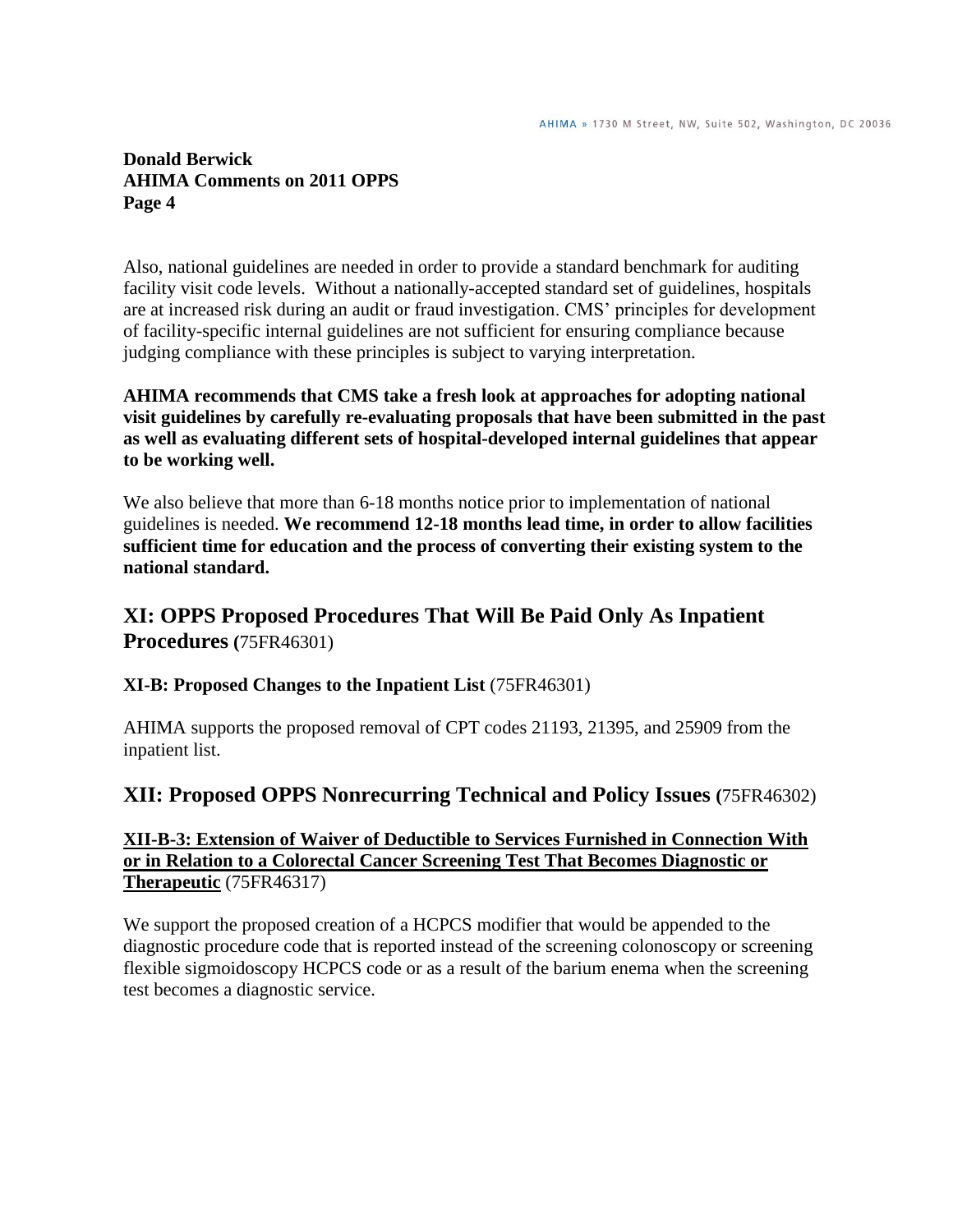# **XVI: Reporting Quality Data for Annual Payment Rate Updates (**75FR46360)

### **XVI-A-2: Hospital Outpatient Quality Data Reporting Under Section 109(a) of Public Law 109-432** (75FR46360)

Although Section  $1833(t)(17)(C)(i)$  of the Act requires the Secretary to develop measures that reflect consensus among affected parties, we are pleased to observe CMS' movement toward a consistent goal in using measures that have reached consensus whether by the National Quality Forum (NQF) or other entity.

AHIMA supports CMS' assertion that measures from the RHQDAPU should not automatically be adopted for the HOP QDRP without further analysis. If measures from the RHQDAPU apply to the HOP QDRP program we do agree in order to keep data collection and reporting burdens to a minimum, they should be selected.

### **XVI-A-6: HOP QDRP Quality Measures, Technical Specification Updates, and Data Publication for the CY 2011 Payment Determination** (75FR46361)

We appreciate CMS' sensitivity to the burden upon HOPDs associated with chart abstraction and the desire to minimize the collection burden associated with quality measurement. We encourage CMS to seek out ways and methods that can leverage existing programs or through electronic means to collect data once and report for a variety of purposes, such as quality measurement.

## **XVI-B-1: Considerations in Expanding and Updating Quality Measures Under the HOP QDRP Program** (75FR46362)

AHIMA commends CMS for aligning efforts to identify alternatives to chart abstracting for hospitals such as registries and EHRs to collect data once and repurpose it for multiple quality reporting initiatives. We also appreciate the goals to consider the burden placed upon the hospitals in gathering the data and trying to align measures used in the HOP QDRP with other CMS incentive programs. We believe that by working toward such goals will enable CMS to continue to develop thoughtful and comprehensive programs whereby efficiencies will increase and data integrity will improve.

AHIMA supports CMS' intention to develop an awareness of proposed measures in the out years as described in the proposed regulation and support the ability to provide as much information as possible to enable entities to prepare for the impending reporting requirements. In light of the variety of regulatory changes and compliance dates, we encourage CMS to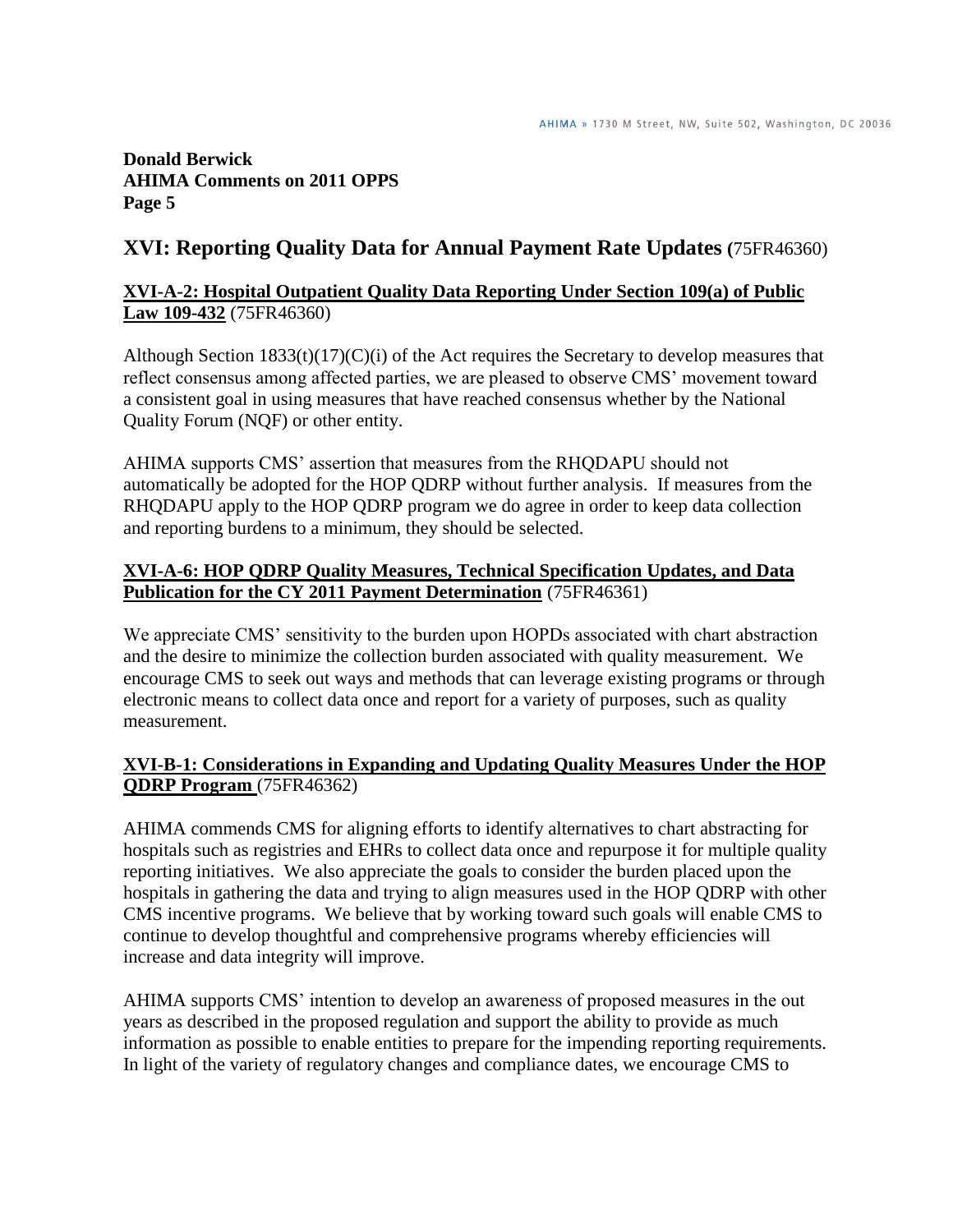reconsider identifying proposed measures so far in advance. With the meaningful use program being implemented, new and improved health information technology and with the changes that ICD-10-CM/PCS will bring there are many opportunities and challenges to meeting all of the requirements during this fast paced environment. We encourage CMS to provide proposed measures only for CY 2012 and possibly 2013 as we believe the industry is going through unprecedented changes in electronic health records and other HIT initiatives which may change a variety of factors in this reporting program over time.

## **XVI-B-3: Proposed HOP QDRP Quality Measures for the CY 2012 Payment Determination** (75FR46363)

We are pleased that CMS is proposing a minimum of one chart-abstracted measure for the CY 2012 payment determination. We are concerned however that there are an additional set of four claims-based measures that have not received NQF endorsement, which is a requirement for selection of measures for this program. For purposes of uniformity and consistency, AHIMA recommends that only NQF endorsed measures be used.

## **XVI-B-4: Proposed HOP QDRP Quality Measures for the CY 2013 Payment Determination** (75FR46363)

As we have mentioned previously in our letter, we encourage CMS to potentially reconsider proposing measures for CY 2013 while the industry is undergoing a transformation in the adoption and use of EHRs as well as preparing for the implementation of ICD-10-CM/PCS.

If CMS intends to move forward with the proposed measures for CY 2013 we strongly encourage reducing the number of chart-abstracted measures. CMS has been supporting and promoting a reduction in the use of chart abstracted measures and therefore we were surprised and concerned that in CY 2013 there is a significant increase in the required chart abstracted measures. **AHIMA recommends reevaluating the need for the chart-abstracted measures and consider those measures listed in the Medicare and Medicaid programs Electronic Health Record Incentive Program final rule, Table 6 (75FR44398) or Table 10 (75FR44418) which have electronic measure specifications and enables reporting from EHRs.**

#### **XVI-B-5: Proposed HOP QDRP Quality Measures for the CY 2014 Payment Determination** (75FR46370)

As noted previously in our comments, **we recommend CMS refrain from proposing measures for the CY 2014 as the industry is undergoing a transformation toward**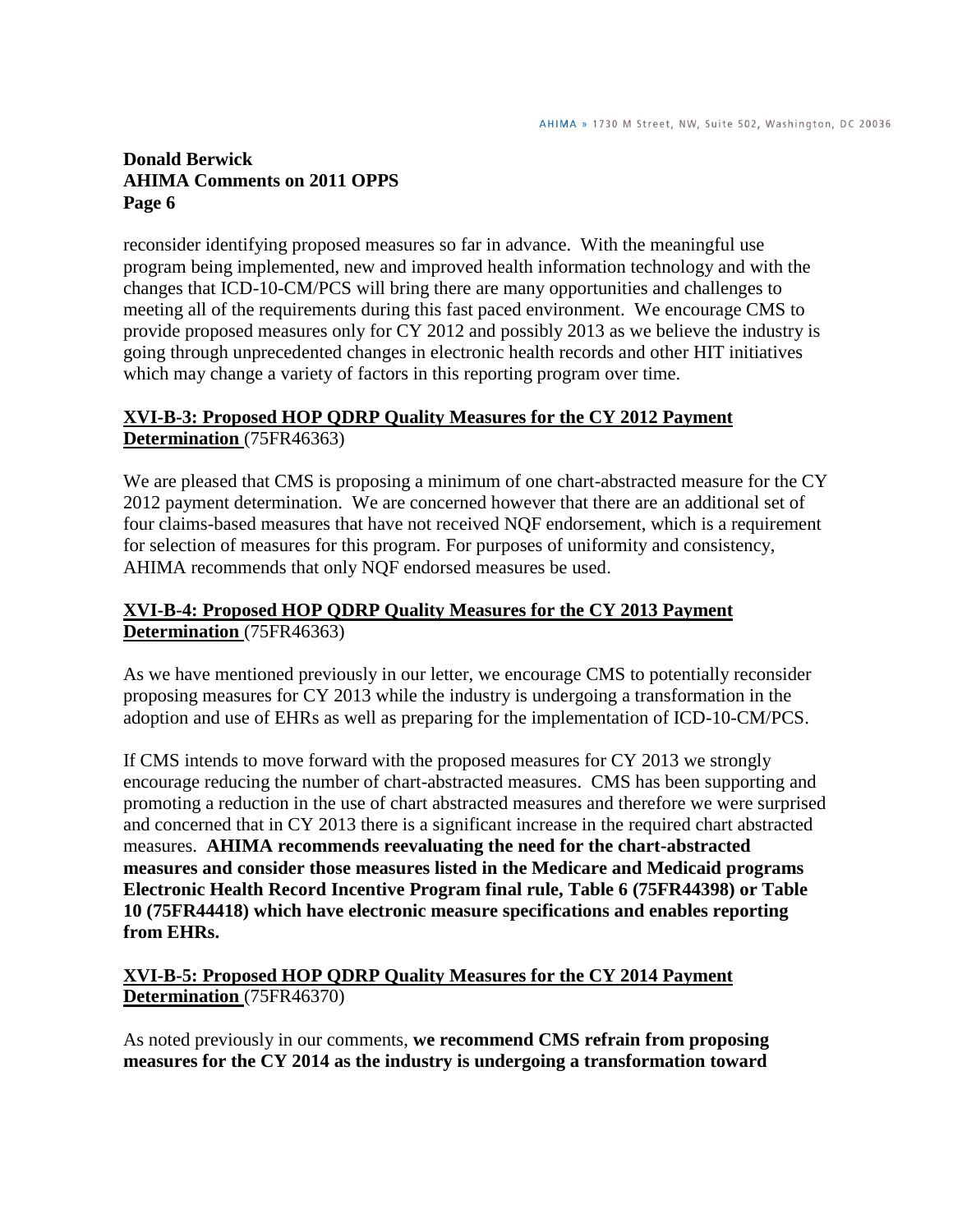# **increased adoption and use of EHRs and transitioning to the ICD-10-CM/PCS code sets**.

We believe there will be many changes from now until that time and would prefer CMS to allow for flexibility and align with the reporting capabilities during that time. We are however, encouraged to find that most of the proposed chart-abstracted measures have been listed in the Medicare and Medicaid Electronic Health Record Incentive Program final rule with electronic measure specifications.

We also noted previously our concern for the number of chart-abstracted measures and suggest that CMS move toward reducing these measures and placing focus on other means of reporting such as through EHRs and registries.

#### **XVI-D-2: Proposed Requirements for HOPD Quality Data Reporting for CY 2012 and Subsequent Years – Data Collection and Submission Requirements** (75FR46377)

AHIMA supports CMS' consideration in defining data elements in a consistent manner for both inpatient and outpatient settings. True interoperability will not occur until data definitions and coded value sets are standardized and incorporated into technical standards. **AHIMA recommends including additional text describing how common data elements will be aligned with similar data elements in other data sets above and beyond those used in the CMS inpatient and outpatient quality measurement initiatives.** This exercise will support the movement toward collecting data once so it can be repurposed multiple times for quality/patient safety monitoring, population health reporting, research, and administrative uses.

## **XVI-F: Reporting of ASC Quality Data** (75FR46382)

AHIMA commends CMS for choosing to defer quality data reporting for ASCs. As the healthcare industry continues to move toward increased utilization of EHRs to meet the requirements outlined in the EHR incentive program, we encourage CMS to focus on electronic submission of data for quality measurement once it has been determined to move forward with the ASC quality data program.

## **XVI-G: Electronic Health Records** (75FR46383)

AHIMA commends and supports CMS' acknowledgement of the development and adoption of data content and information technology standards that will enable automated data collection and reporting of clinical data from EHR systems. Engaging with HIT standardsetting organizations to promote the adoption of necessary standards regarding data capture is imperative to achieving meaningful use of HIT as well as the overall adoption of technology